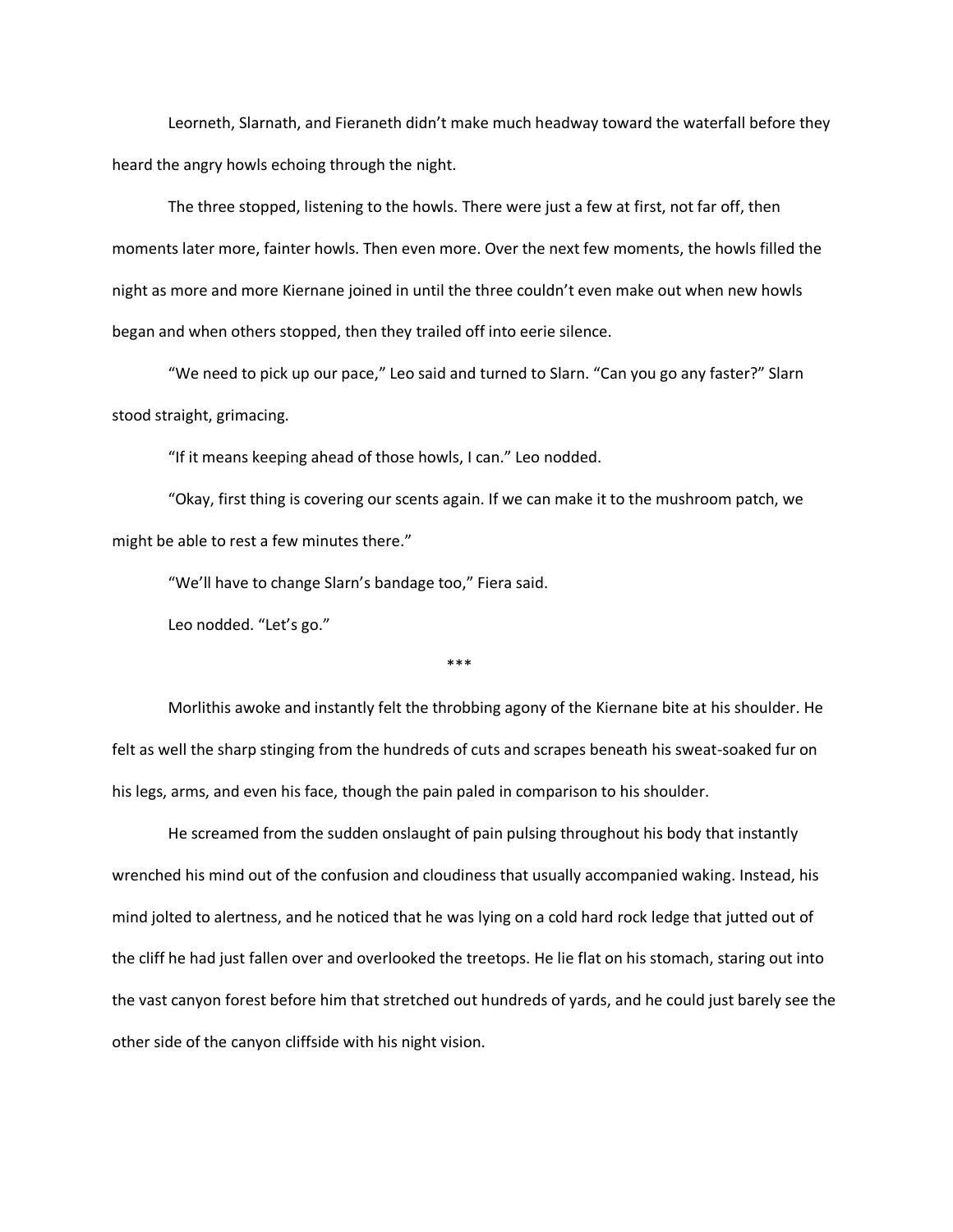He knew the Yeneth Valley had no canyons, and he knew of only one canyon near his people's land: the Lithara Canyon. If what he looked at now was the Lithara Canyon, then his journey home would indeed be dangerous.

Morlithis pushed himself up, hollering out again as he lifted himself, then clutched his wounded shoulder. He felt something warm, and when he withdrew his hand, he saw a bloodied palm. He noticed then, as well, the pool of blood on the ledge where he had been lying.

He was losing blood. He needed to dress his wound. His pack hadn't come loose during his battle, nor his fall, thankfully, and he was glad that he packed his medical kit in his pack. He shifted his weight and held back a scream as his shoulder erupted in fresh agony. With his good hand, he gently slid the pack strap off his wounded shoulder. Every movement and every touch sent another wave of pain through his arm, and it took his all not to cry out.

When the strap slid below his wound, he pulled the strap off his good shoulder, letting the pack plop to the ground. He grabbed the travel pack's strap with his good arm and slid it around onto his lap, trying not to move his injured shoulder.

Fresh surges of pain pulsed through his shoulder with every minuscule movement, and he fought the urge to scream out every time, forcing himself to focus on finding his medical kit in his pack.

He found it quickly, despite his slowness, and set it on the ground beside him, unstrapping the leather tie holding the rolled, bulky leather piece closed. It flopped open, revealing the half dozen tied pouches and a roll of cloth.

Morlithis untied the cloth and opened the pouch right next to the fabric with his good arm. He pulled out a vile that contained a green paste from the pocket and yanked the cork out with his teeth, then tossed his pack to the side with a gasp. Setting the vile on his lap, he unfolded the cloth strip, then snatched up the vile again and shook out its contents onto the center of the cloth.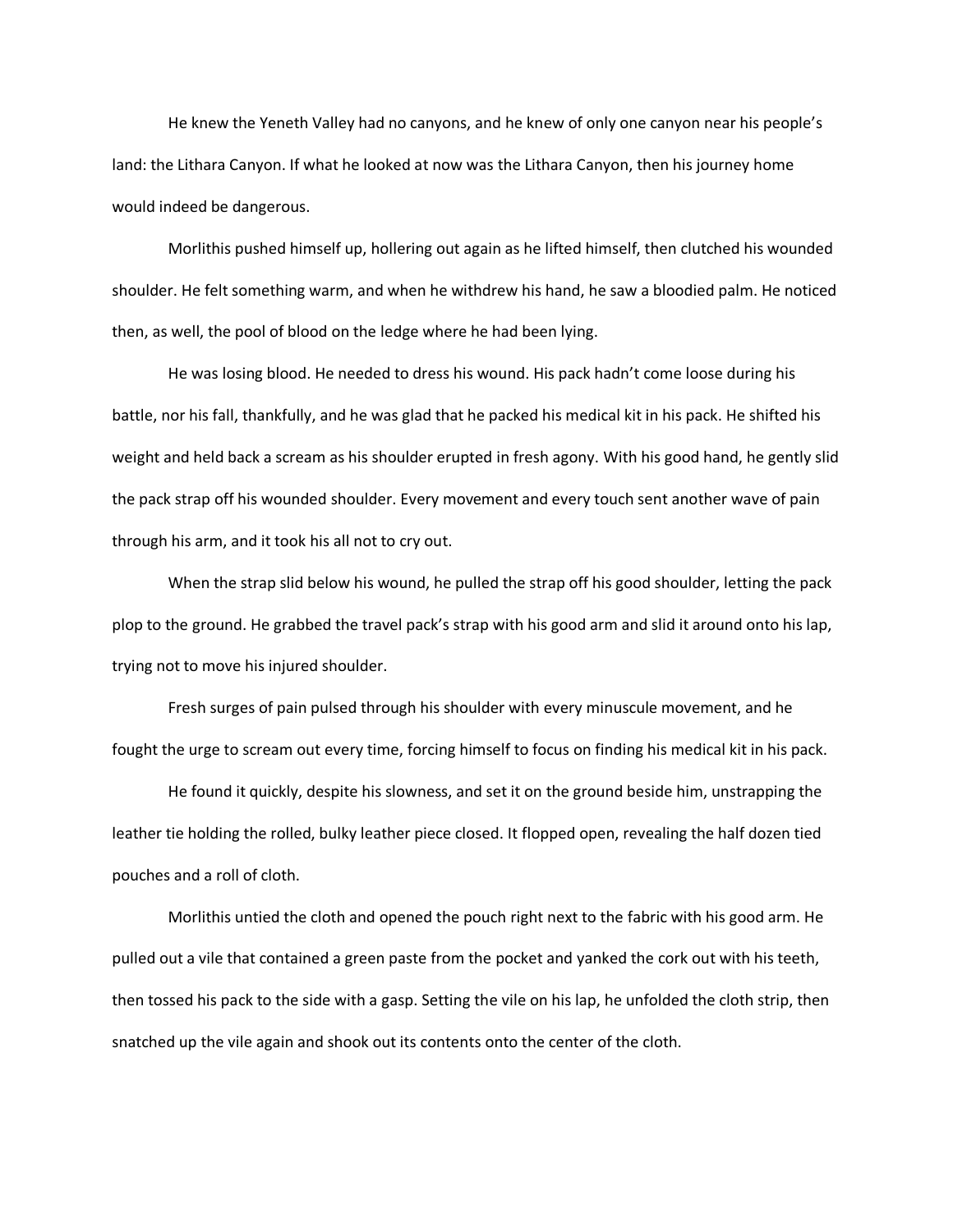The paste fell in a thick clump onto the cloth, and Morlithis carefully slid his palm under the fabric, holding the paste up, and took a deep breath, knowing what was to come.

He let out a long breath and smashed the paste-filled cloth onto his wounded shoulder, howling in pain and leaning back against the cliff wall.

He whimpered and closed his eyes, forcing his mind away from the pain, then he felt the paste working as he pressed his hand against his wounded shoulder.

The paste had started numbing the bite wound, and he could feel the tingle of the healing properties of the paste working where the numbness hadn't begun working fully. The pain lessened, and he opened his eyes, reveling in the relief a moment as he looked over the canyon. He started gently wrapping the cloth around his shoulder, wrapping the length of the strip around his shoulder a couple of times, then unstrapped his cuirass. The medicine had started working even more, numbing the pain enough and allowing him to move his shoulder freely with only a heavy throbbing. He knew the medication wouldn't fully numb the pain, but it would allow him to move without excruciating agony, and that was enough.

Once the cuirass was off, he wrapped the cloth across his chest to secure the bandage in place, wrapping the last of the strip back around his back under his armpit and around his shoulder one last time, and tied it off under his arm.

When he was satisfied that the bandage was secure, he donned his cuirass, noticing the leather armor's scratches. It had indeed saved his life; even where the Kiernane had bitten him, he could see teeth marks at the edge of the shoulder, and he knew that if he had not been wearing it, he would surely be dead.

 $***$ 

Leo, Slarn, and Fiera reached the mushroom patch soon after the howling stopped and squished mushrooms all over their fur and armor, then shoved more into their packs for later use.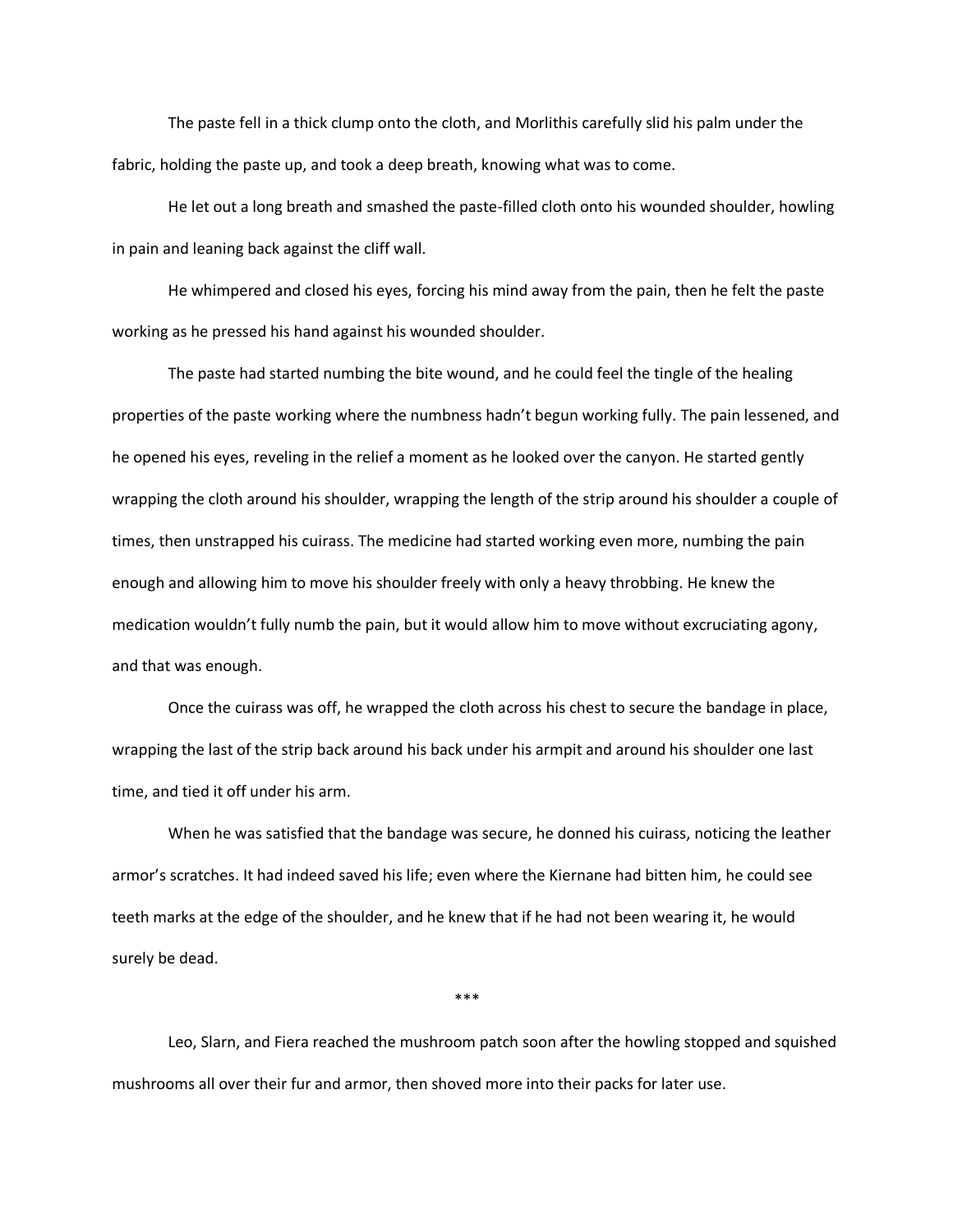When they finished, they rested for a few minutes and redressed Slarn's nub, applying healing paste from Leo's medical kit, and then continued their journey.

They were exhausted, but they knew that they couldn't stop for long, not while they were being hunted, and not while they were in this valley so close to their mortal enemy.

Slarn's injuries, though now not as severe as before due to the healing salve they applied, were slowing the group down, and they all knew it was just a matter of time before the Kiernane found them, even with the mushrooms masking their scents.

They were finally nearing the waterfall when Fiera pulled on Leo's arm, pointing to Kiernane footprints.

Leo spotted the tracks almost immediately, and the three followed the Kiernane footprints,

discovering several more sets and even more footprints meeting up with the ones they were tracking.

When the three grew closer, following the footprints to the waterfall, they could hear the subtle rumble of a small encampment, and when they reached the tree line, their suspicions were indeed confirmed when they saw the small army at the base of the waterfall.

"There is no way we'll be able to fight past that many," Fiera said as the three crouched behind a thick bush.

"We will have to take the long way around," Leo replied.

"That will add another two days," Fiera said.

"Three at our current pace." Leo turned to Slarn. "Can you make the journey?" he asked.

"Do I have a choice?"

"No, I guess not."

They noticed several of the Kiernane start sniffing the air.

"It's time for us to go, quickly," Leo ordered, and the three disappeared back into the dense forest.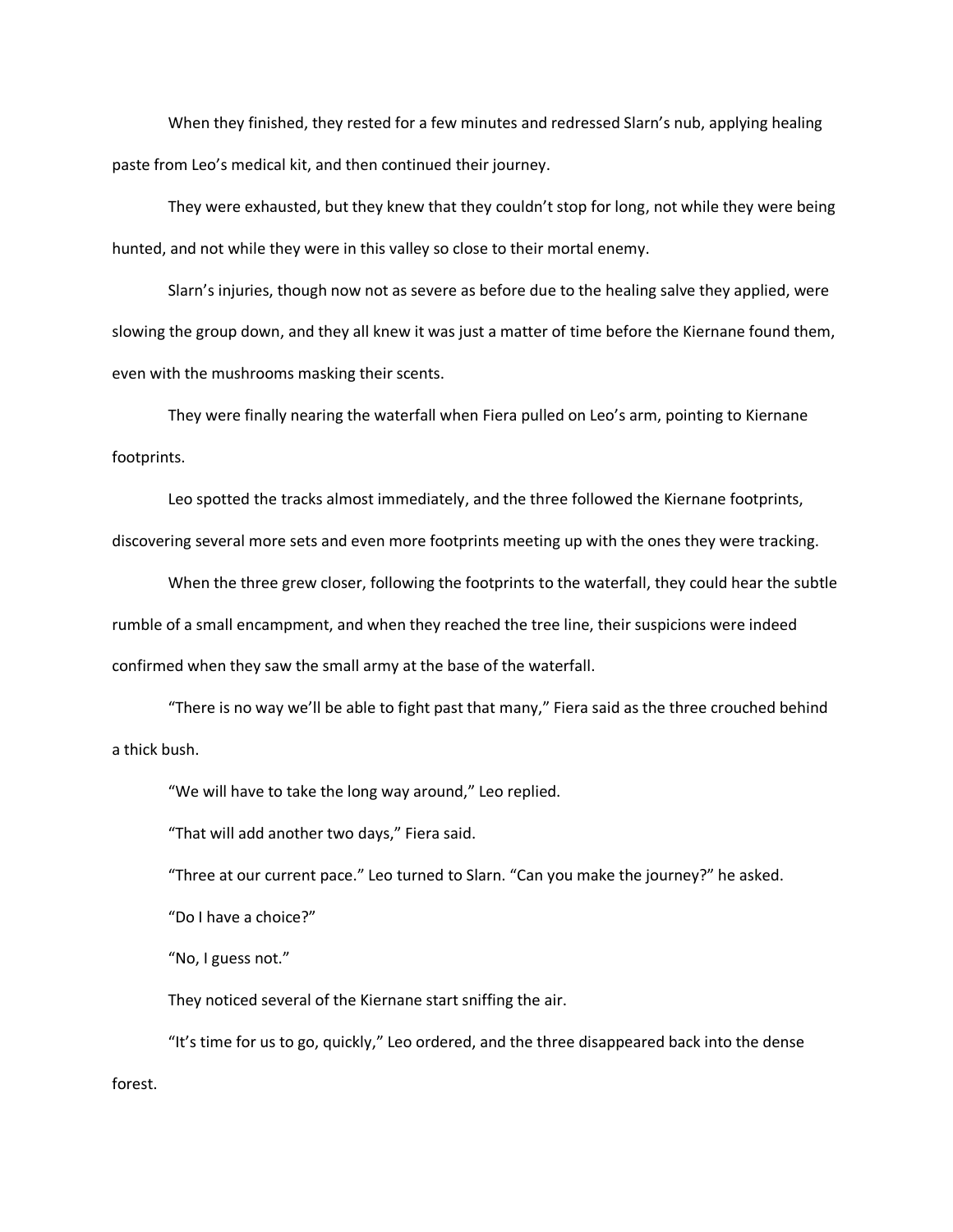The three traveled as fast as they could for as far as they could before resting under a tree with thick and full low-hanging branches, surrounded by heavy brush.

"We will rest here only a short while," Leo said. "We can set camp when we get farther from Kiernane territory. We must try to reach the pass of Criental before we stop again. There, it will be safer to camp."

Slarn and Fiera nodded in agreement, and soon the three were heading for the pass.

They traveled through the rest of the night and into the morning before they reached the pass, and when they finally came to it, they set up camp on a ridge at the mouth of the pass, which allowed them to see in both directions amongst the heavy brush.

Leo remembered the pass from his days in the war before they had made the secret waterfall trail. He had camped many times in the pass with the army. It was the perfect encampment for a sizable army. The steep, treeless slopes on either side made it impossible for anyone to sneak up on them, let alone traverse it. If there were lookouts posted at the tree line, there was no chance of a surprise attack from those who might safely find a way down.

It was the mouth of the pass that needed the attention. With an entire army at one's disposal, simple guard posts and lookouts were warning enough. However, with the three of them, they needed a much more secure camp, so they camped on the ridge.

They were somewhat concealed under a large tree atop the ridge, and the slope of the hill was clear of trees, so that allowed for a clear line of sight for at least a few yards. It was enough of a warning to wake the others up if any Kiernane attacked, and they didn't have to worry about bowmen because the Kiernane never used bows. They liked to see their victims up close as they killed them, the savages that they were.

"Slarn, you rest while Fiera and I set up camp," Leo ordered.